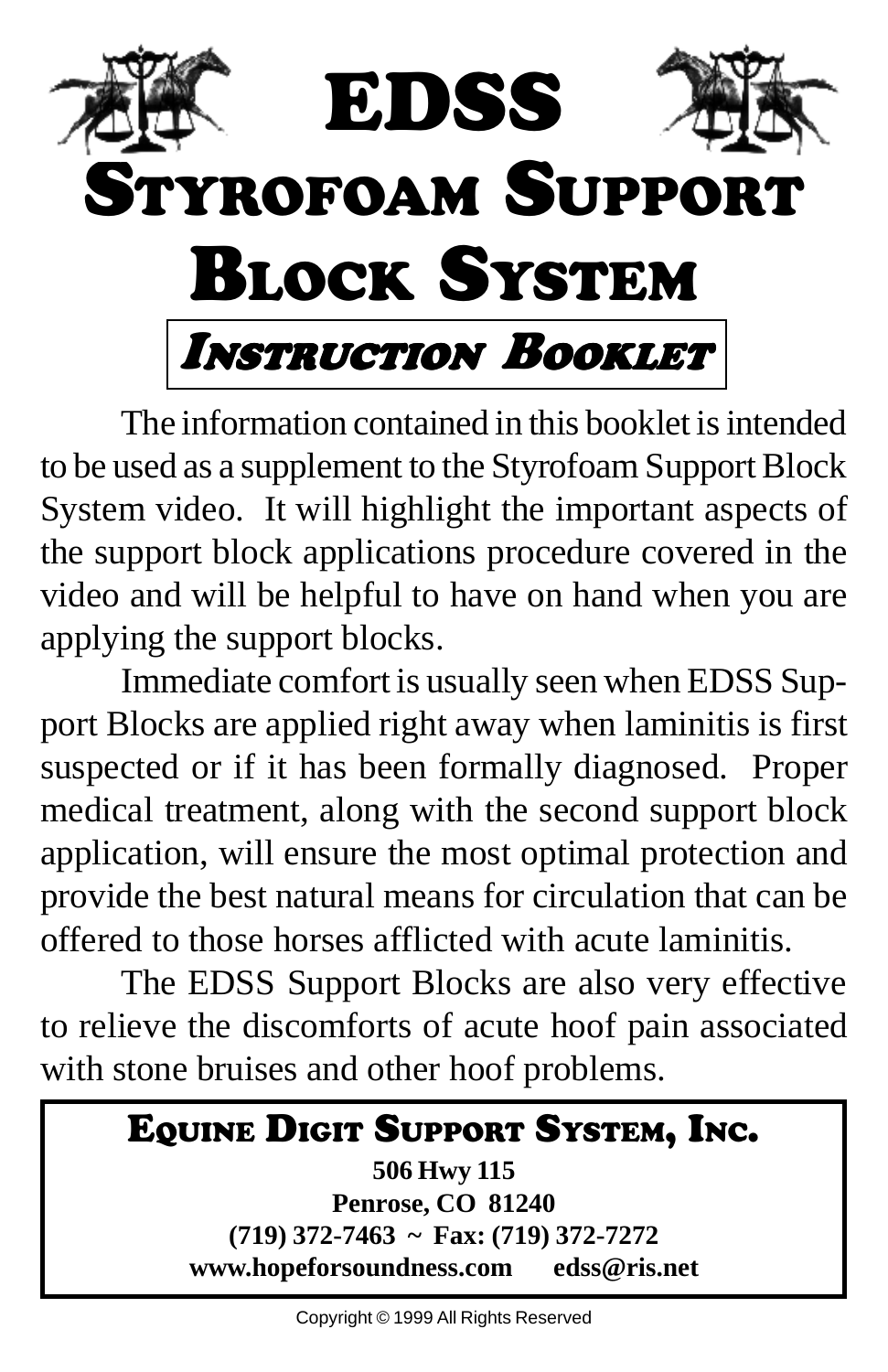

- Step 3: Place the Styrofoam pad on the foot so that the back of the pad is lined up with the back of the frog. There can be as much as an inch left ahead of the toe. Rasp the top edge of the pad at an angle so that it continues at the same plane as the hoof wall. Apply duct tape horizontally around the bottom side of the foot and pad at the same time. Make at least two good wraps over the heel bulbs well onto the hair. (Make sure you hold the pad firmly while you make the wraps so that the pad does not twist.)
- Step 4: After 24 to 48 hours, the Styrofoam pad should compress to a thickness of about 3/4" (this may take more or less time depending on the activity of the horse). Remove the pad and again, test the foot for the most painful areas. Trim the pad to a corresponding line that is about 1/4" behind the most painful areas. **(It is seldom the case that the Styrofoam is cut much behind the apex of the frog.)** Tape the trimmed heel portion back in the foot with a couple pieces of tape.
	- *Keep in mind that you only want the Styrofoam on Note:the portion of the foot that can tolerably bear weight. In most laminitis cases that will be the back portion of the foot, as illustrated.*

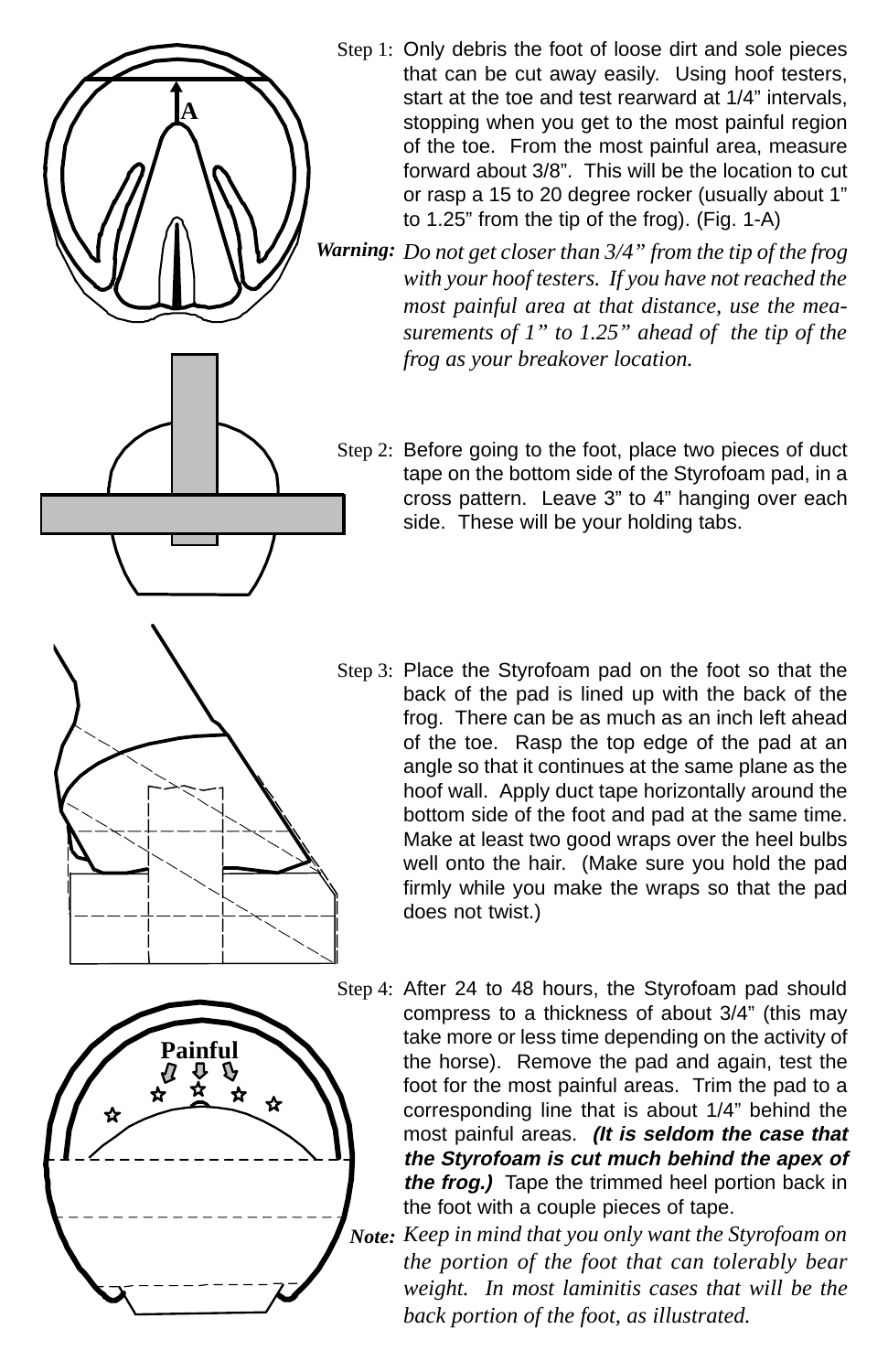

Ground Side



*If the Styrofoam compresses substantially more at Note: the toe than at the heel, it will be important to derotate the compressed pad. Start by removing the protective layer of tape on the ground surface. Begin at the middle of the pad and rasp toward the back as illustrated.*

Step 5: Tape a new Styrofoam support block on the foot over the original trimmed and compressed heel piece. Remember to make at least to good wraps over the heel bulbs.

- 1st Layer 2nd Layer
- Step 6: Remove both layers from the foot when the 2nd layer has compressed to about 3/4 of an inch. Trim the 2nd layer to the same shape as the 1st, derotating if necessary. Tape the two layers together with a couple pieces of tape, making sure that the tape does not get into the ridges and grooves left by the bars and commissures.



- Step 7: Using a couple pieces of tape, attach the combined 1st and 2nd layers to the bottom of the foot. Then, using some Elasticon tape (preferably) or duct tape, secure the layers to the foot with several wraps across the bottom and a few good wraps over the heel bulbs.
	- *For most cases, 2 layers of compressed Styrofoam Note:will be sufficient. Keep them protected from water damage and they should last until the patients condition stabilizes. If the horse is still uncomfortable, a 3rd layer can be applied, but it will not need to be trimmed once it is compressed.*